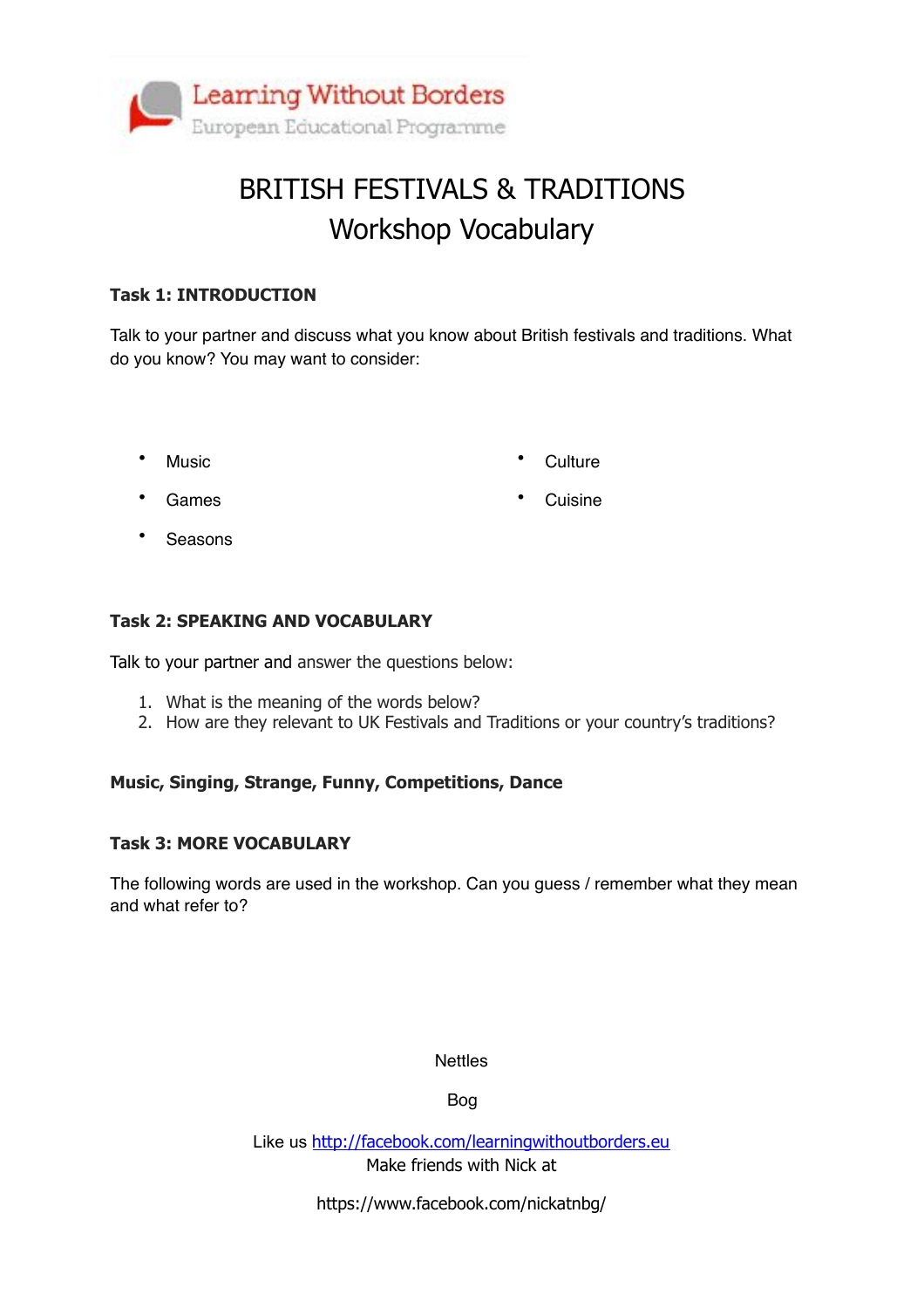

Ferret

Gravy

Vinegar

Bonfire

**Conspiracy** 

Treason

Plot

Like us <http://facebook.com/learningwithoutborders.eu> Make friends with Nick at

https://www.facebook.com/nickatnbg/